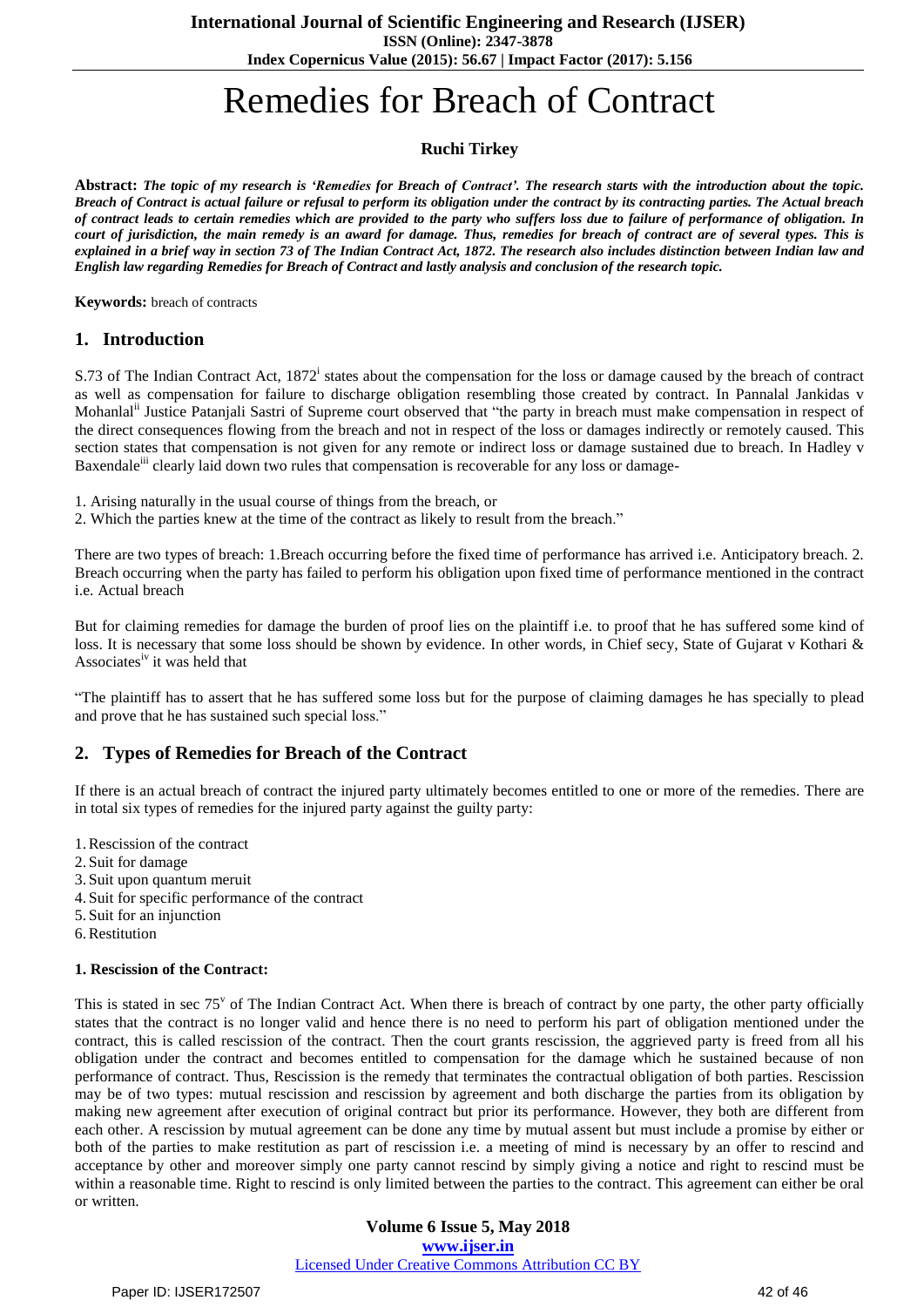#### **2. Suit for Damages:**

Damages include monetary compensation given to the injured party for the loss or injury suffered by him due to the breach of contract. The purpose behind providing damage for breach is to put the injured party into the position in which he would have been if there had been performance instead of breach and would not further punish the defaulter and this is considered as the primary aim or principal of the law of damage. A claim for damage arising out of the breach of contract whether for general or liquidated damage remains a claim till it is adjudged by court and awarded by the court as debt. In Victoria Laundry Ltd. v Newman Industries Ltd.vi Justice Asquith says, "It is well-settled that the governing purpose of damage is to put the party whose right have been violated in the same position, so far as money can do so, as if his right has been observed. In Hadley v Baxendale<sup>vii</sup>Alderson B laid down that 'where two parties have made a contract which one of them has broken, the damages which the other party ought to receive in respect of such breach of contract should be as may fairly and reasonably be considered either arising naturally i.e. according to the usual course of thing, from such breach of contract itself, or such as may reasonably be supposed to have been in the contemplation of both parties, at the time they made the contracts, as the probable result of the breach of it.'

Further, rule of common law states that if the party has sustained a loss by reason of breach of contract, he is, to be placed in the same situation regarding damages in terms of money if the contract had been performed. However, motive and manner of breach are not to be taken into account but the ultimate purpose is to just punish the defendant for his default.

There are five kinds of damages:

**1. General damage**- These are those damages which arises naturally in the usual course of things i.e. from breach itself. In other words we can say that the defendant is liable for all that which naturally happens in usual course after the breach. Thus general damages occur when a contract has been broken the injured party can always recover general damages from the defaulter, as per the rule and are such kind of damages that arises or may arise fairly and reasonably from usual course of thing naturally from the breach of contract. general damage in contract includes difference between contract and market price and also difference between value of good as delivered and as warranted and interest on money that has been wrongfully withheld

**2. Special damages**- These are those damages which arises due to unusual circumstances affecting the plaintiff. They are not easily recoverable until and unless they are brought to the knowledge of the defendant. No recovery of special damages when special circumstances not known. Lack of knowledge of special circumstances also prevented recovery of special damages. Special damages include all kind of damages. Losses flowing out of the breach of contract could be compensated for as special damage. Special damages are sometimes described in statutes when legislature seeks to identify specific awards that are made available when the state or a private person violate other person"s right. In short, special damages are those which arises due to special or unusual situation which had been affecting the plaintiff and such damages must be contemplated at the time when the contract is entered. Subsequent knowledge of special circumstances will not create any such special liability on the defaulted party.

**3. Exemplary or Vindictive damages-** These are such damages which are awarded as a punishment to the guilty party for the breach of contract but not by way of compensation. The cardinal principle of law states that if damage is occurred to the party due to the breach of contract it must be compensated to the injured party by the defaulter and there is no mention that the defaulter has to be punished. But there are two exceptions to this rule:

1. In breach of contract to marry, the amount of damage depends upon the extent to which injury is caused to the party"s feeling.

2. Dishonour of cheque on part of banker even though there was sufficient funds available with the bank to credit to its customers. In this case amount of damage will differ on the basis of the position/status of the party.

**4. Nominal damages-** These are such damages which are awarded for name sake. They are neither to be considered as compensation to the injured party nor to be awarded as punishment to the defaulter party. The purpose of this award is to establish a right to decree for breach of contract when the party hasn"t actually suffered any real damage. It consists of very small sum of money say a rupee or two as compensation. In other words, nominal damages refers to damage which is awarded and issued by the court when any legal wrong occurs to the plaintiff and there was no actual financial loss due to such legal wrong.

**5. Liquidated damages**- It means that sum is fixed in advance to the probable loss that would be the result of such breach. In other words, they have been agreed and fixed by the party or it is the sum which was agreed by the parties under a contract as payable on default of one of them. Section 74<sup>viii</sup>of The Indian Contract Act, 1872 applies.

**6. Substantial damage-** It refers to damage which brings actual economic loss or for which compensation in a substantial amount is awarded.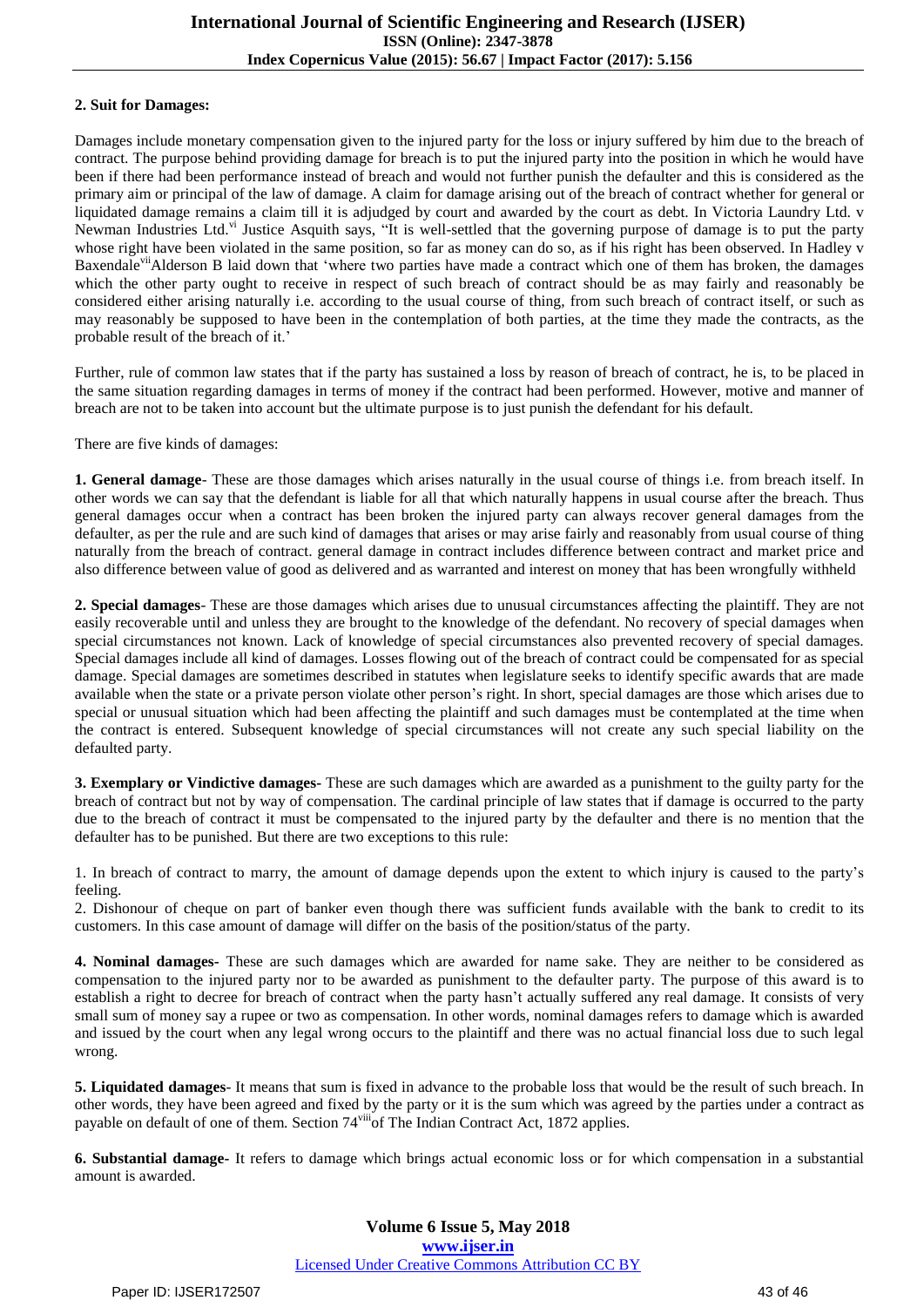## **3. Suit for Quantum Meruit**

The word "Quantum Meruit" means "what one has earned" and in context of contract law it means "reasonable value of services'. In this right to sue arises where after performance by one party and then there is breach of contract or the contract is discovered to be void or becomes void. However, this concepts applies in the following situation:

When a person hires other person for doing his work and the contract is either not completed of left unperformed then that person who is performing the work has the right to sue for the services which he has rendered to the person who has hired him. The law states that there is a promise by the employer to his workmen that he would be paid as much as he deserves for the services which he renders to him. As evidence the measure of value set forth in contract is to be provided to the court even though the court doesn"t require t go through the terms while deciding such award.

## **4. Suit for Specific Performance**

Specific performance is one by which the court directs the defendant to perform the contract in accordance with the terms mentioned in the contract. In other words specific performance means actually carrying out of the terms mentioned in the contract. under specific conditions the party can file a suit for specific performance. A decree for specific performance is granted only where the legal remedy is inadequate or defective i.e. in situations where it is just and equitable to do so. In other words it can be said that specific performance will not be granted where provide adequate relief. It is a discretionary remedy as it does not follow that specific performance will definitely be granted because damages are not to be considered as adequate compensation. Moreover, in identifying whether or not to entertain the claim of specific performance the court will have to take into account whether mutuality exits between the parties, this means if one party performed its obligation and other party"s obligation remains unperformed it would be unfair that former party be left to remedy if the latter party failed to perform any of its unperformed obligation.<sup>ix</sup> The courts have been taking a very flexible and liberal approach towards availability of specific performance, but there are two factors that indicate that it should remain a secondary remedy to damages. First, it does not take into account the desirability of claimant taking reasonable steps to mitigate its loss and granting it avoids the policy of mitigating rule. Second, there has been many improvements in techniques for identifying loss recoverable by damages.<sup>x</sup>

# **5. Injuction**

"Injunction" is said to be an order given by the court to restrain a person for doing a particular act. It is one way of attaining specific performance of the negative terms of the contract. It is preventive relief. It is applicable in cases of anticipatory breach of contract in which damages would not be an adequate relief. Injunction may be either prohibitory or mandatory. A prohibitory injunction is granted to restrain the breach of negative contract or stipulation<sup>xi</sup> (a contract where a promisor covenants not to do something, for example, not to carry on certain trade, or to build on land, etc). A mandatory injunction includes positive performance of an act or used to restore the situation as it was prior to the breach of contract, for example, to put back the tenant wrongfully evicted by the landlord.

# **6. Restitution**

It literally means restoration. It is based on the principle that a person should not be allowed to unjustly enrich himself in expense of other. It is for the purpose of returning the benefit received by one party of the contract from other party under a void contract. it is said whenever the contract becomes void the person if he has received any advantage from such contract is bound to return or restore or to make compensation to the person from whom he received it. This particular doctrine is mentioned in section 65<sup>xii</sup> Alfred McAlpine Construction Ltd. v Panatown Ltd. (2001) AII ER (D)41 (Apr) of the Indian Contract Act, 1872.

### **Can Damage or Loss Suffered by Third Party be Claimed?**

When it is mentioned in that breach by any party to contract is likely to cause loss to an identified stranger rather than the two contracting parties, the party not in default can claim for damage. Thus, this substantial damage can be recovered even though he does not personally bear the cost of correcting the defects<sup>xiii</sup>.

### **Can Interest be Claimed as Damage?**

If the party fails to show that such interest has been claimed under the contract or on account of usage then interest is refused. The Supreme court in Mahavir Prasad Rungta V Durga Dutta<sup>xiv</sup> ruled that interest canbe claimed only if it is payable or there is expressed or implied provision in the agreement regarding payment of interest or that plaintiff is entitled to recover the interest.

## **Difference between English Law and Indian Law Regarding Remedies for Breach of Contract**

**Volume 6 Issue 5, May 2018 [www.ijser.in](file:///G:\www.ijser.in\Documents\www.ijser.in)** [Licensed Under Creative Commons Attribution CC BY](http://creativecommons.org/licenses/by/4.0/)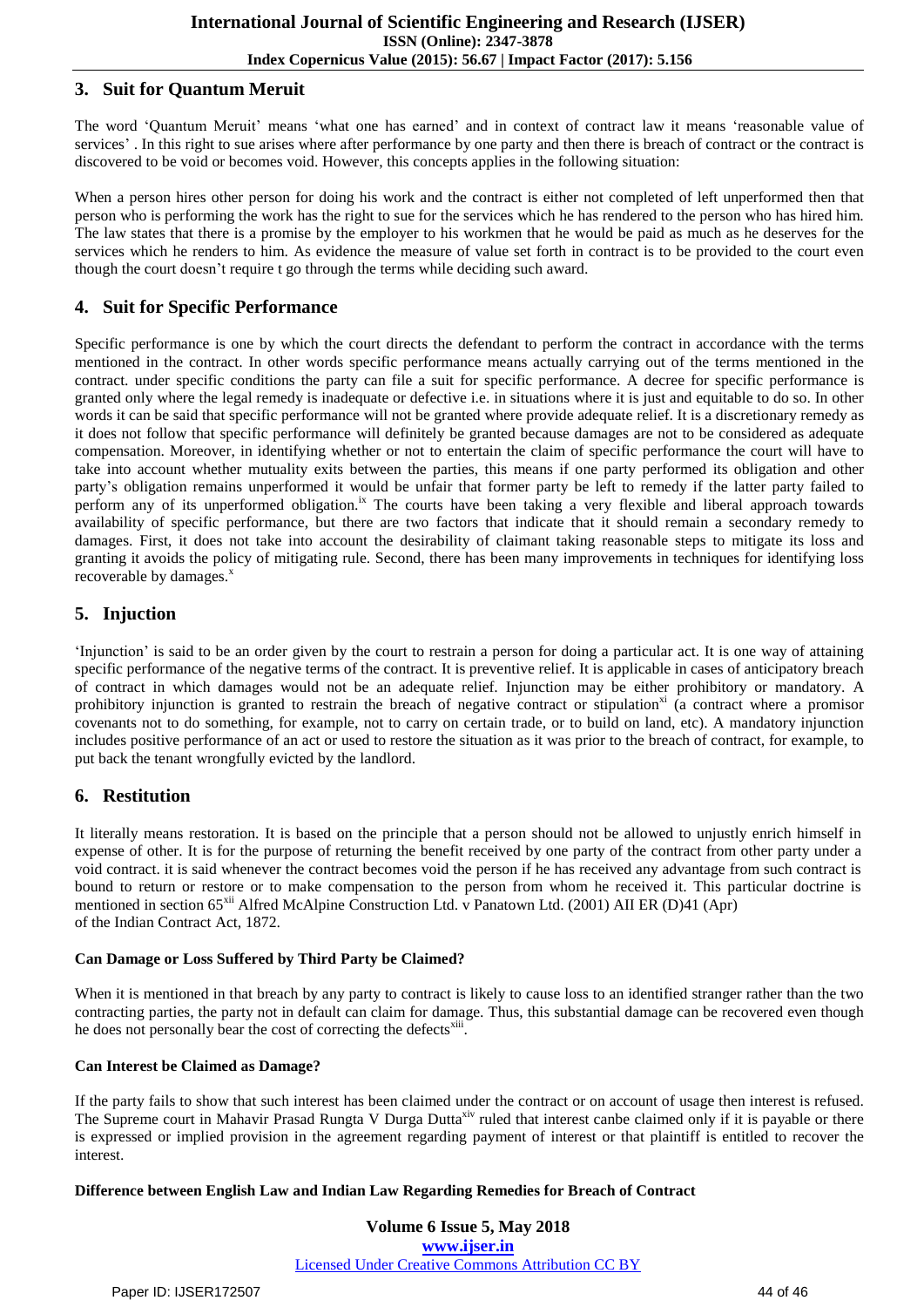The Indian law of contracts is based primarily on common law. However, there are variations between Indian law and English law on certain matters under the law of damages.

1. Regarding liquidated damages and penalty clause

English law

• The parties to a contract may determine beforehand the amount of compensation payable in the event of breach. A sum so fixed may fall in any of the following two categories:

Liquidated damages (pre-estimated probable loss due to breach of contract). A well known illustration is given in Dunlop Pneumatic Tyre Co. Ltd v New Garage & Motor Co. Ltd<sup>xv</sup>,

Penalty (sum fixed up in advance which is greater than the sum which is ought to be paid). A well known illustration in Clydebank case<sup>xvi</sup>.

The court must either accept the whole amount or reject it in whole.

Indian law

- The liquidated damages will not be enforced if its purpose is to punish the wrongdoer in case of breach rather than compensating the injured party. Liquidated damage clause is said to be upheld in conditions if the amount of damage identified must approximate the damage likely to fall on party seeking the benefit and that damage must be sufficiently uncertain at the time the contract is made. For example, Neal Townsend agrees to lease a store to richars, for which Richard intends to sell jewellery. If Townsend breaches the contract by refusing to lease at appointed time, it will be difficult to determine what profit Smith will have lost.
- The court need not reject the amount; it may accept the amount or reduce the amount.

2. In Indian law, no compensation can be awarded for any remote or indirect loss. The supreme court laid down that once breach is established damages must be proved but in English law Plaintiff does not need to prove his actual loss, it is very well clear from the act itself.

# **7. Analysis**

After going through the topic there are various points which are missing in the Indian Contract Act, 1872 regarding remedies for any of the breach of contract. Some of the points are mentioned in the following lines in comparison with other countries with the intention that if the same is followed in our country, it would become more comprehensive even though it is to some extend comprehensive and relevant to our environment:

- The Indian Contract Act in section 73 states about the compensation for the loss caused due to breach of contract arising naturally in the usual course of things but remote or indirect loss or damage sustained due to breach is not provided under the contract law
- In Indian Contract Act there is provision regarding liquidated damages and penalty to the parties who suffers from breach and it aims to not reject the entire amount rather to accept same amount or reduce the amount but in other countries total compensation of amount of liquidated damage is restricted.
- Any Contract which restrains a person from exercising his lawful profession, trade or business of any kind, is termed void as per Indian Contract Law but it does not provide for recovery of losses in contract which are void. In other countries the case is different.

# **8. Conclusion**

A contract is an agreement made between the two parties that are enforced by the court. In case any of the promise is not fulfilled by the party, this results in the breach of contract. Hence, when breach of contract happens the party look for its remedies and consequences of breaching. There are in total six kinds of breach: **Rescission of the contract, Suit for damage, Suit upon quantum meruit, Suit for specific performance of the contract, Suit for an injunction.** All these are important in dealing with the breach of contract. it is also stated that a third party can claim for the suffered loss and further that interest can be claimed as damage if only it is mentioned under the terms of contract. Then is difference between Indian law and English law regarding liquidated damages and penalty and whether actual loss is to be proved or not. Lastly highlighting the points missing in our contract law as compared to other countries. Overall The Indian Contract Act is a relevant and comprehensive piece of legislation.

### Reference notes:

 $\ddot{\phantom{a}}$ 

<sup>&</sup>lt;sup>i</sup> **Compensation for the loss or damage caused by breach of contract-** when a contract has been broken, the party who suffers by such breach is entitled to receive, from the party who has broken the contract, compensation for any loss or damage caused to him thereby, which naturally arose in the usual course of things from such breach, or which the parties knew, when they made the contract, to be likely to result from the breach of it.